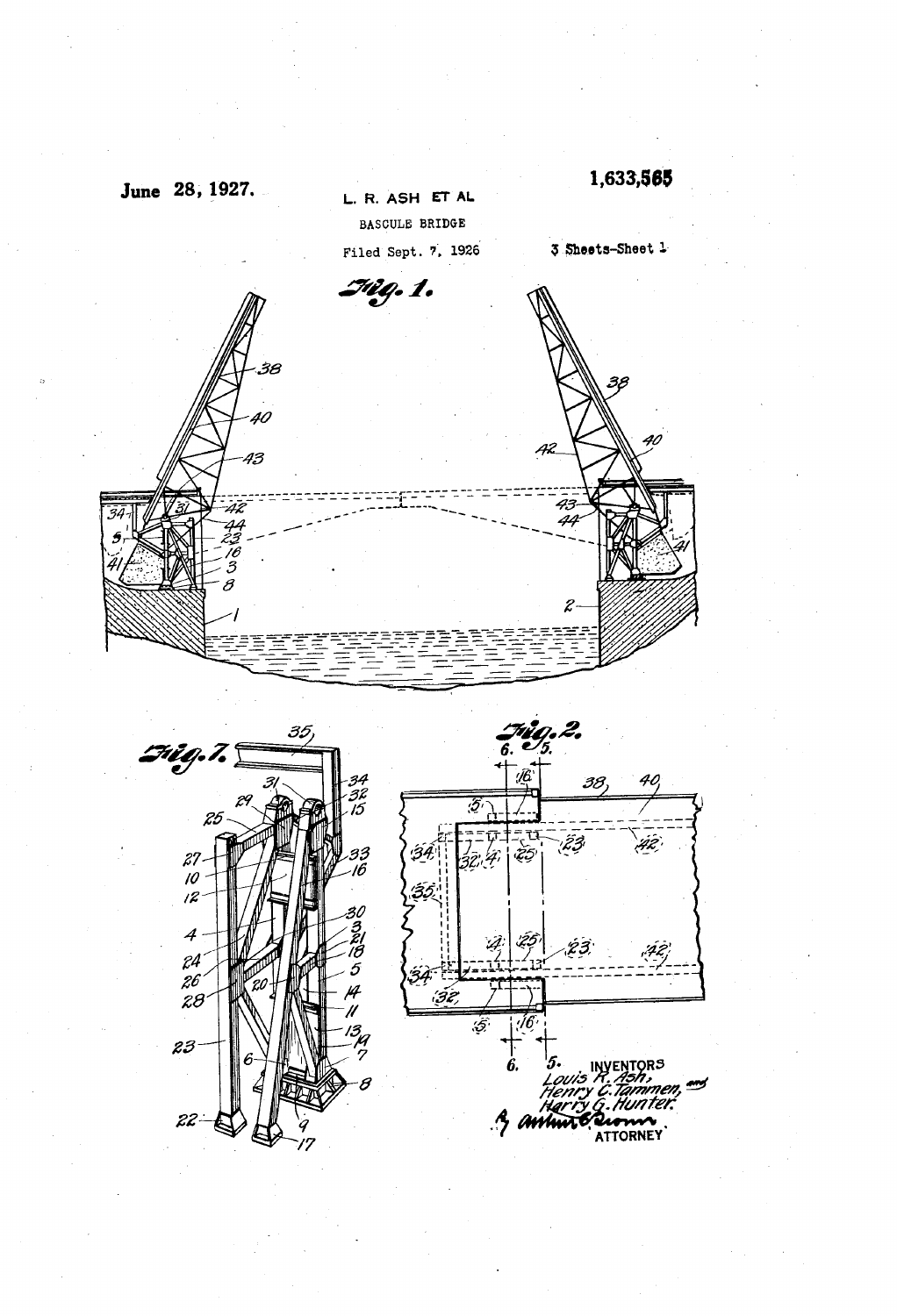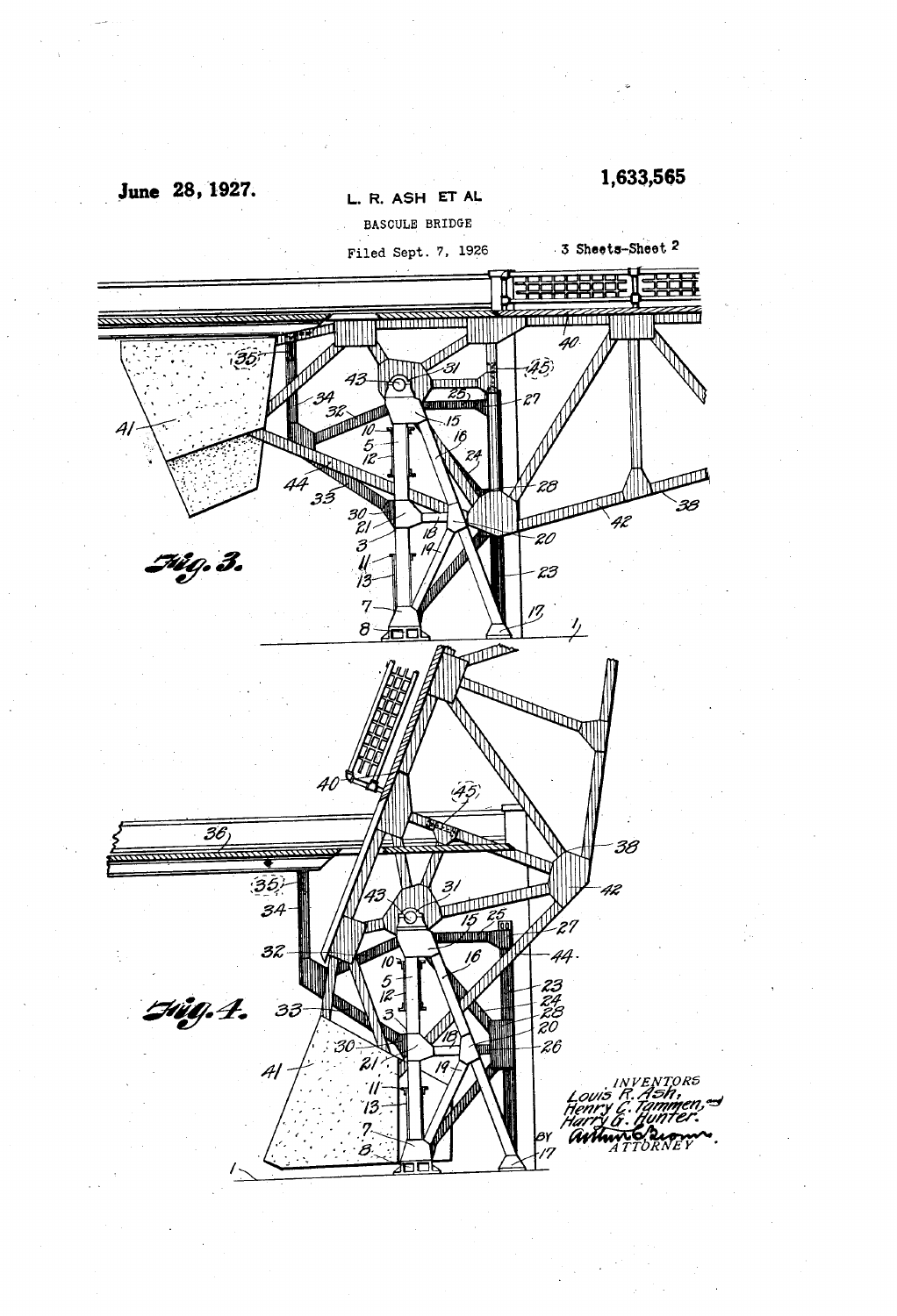

 $13$ 

L. R. ASH. ET AL BASCULE BRIDGE

Filed Sept. 7, 1926

3 Sheets-Sheet 3

1,633,565



 $B Y$ 

8

0000C

 $\boldsymbol{\theta}$ 

38000

Loui<del>s</del><br>Henry

ari Avä  $R$  $\mathcal{C}_i$ 

en<br>Tappen Tors<br>"Tammen, #<br>"Tammer"<br>"A TTORNEY"

 $\prime$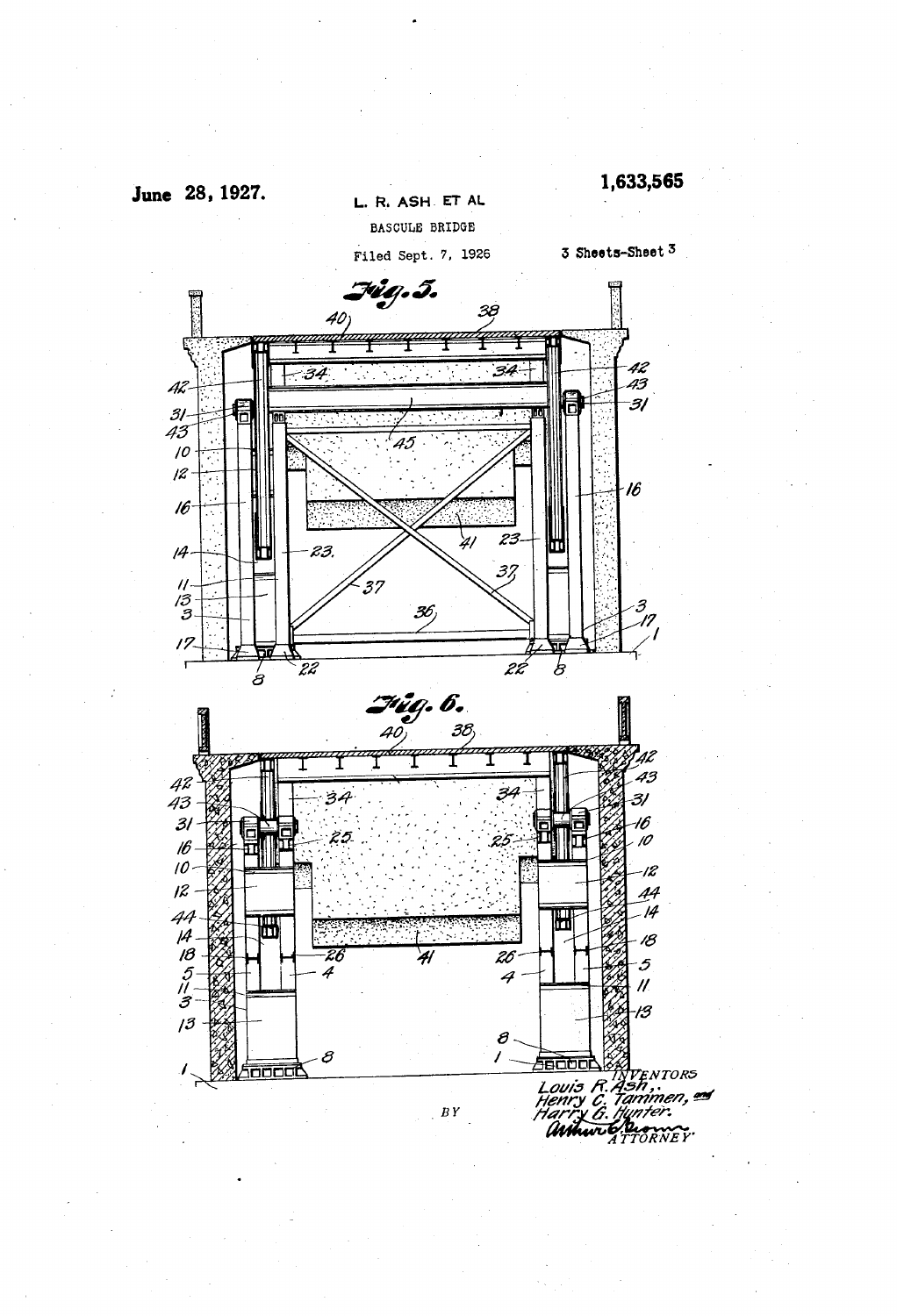# 1,633,565

# UNITED STATES PATENT OFFICE.

## LOUIS R. ASH, HENRY C. TAMMEN, AND HARRY G. HUNTER, of KANSAs CITY, MISSOURI.

### BASCULE BRIDGE.

#### Application filed September 7, 1926. Serial No. 133,816.

span at all times, and supplemental support for the movable span when the bridge is  $\alpha$  closed; all without interference with the positions of the span, and to provide supple-<br>mental support for the free end of the fixed<br>span at all times, and supplemental support Our invention relates to bascule bridges of single or double span types and has for its principal objects, to provide an improved span support, braced to resist the various stresses to which it is subject at different Our invention relates to bascule bridges of separate seats 6, 7 on a common base 8, rest- 55

<sup>15</sup> which are illustrated in the accompanying trusses of the movable span. In accomplishing these and other objects of the invention, we have provided improved details of structure, the preferred forms of which are illustrated in the accompanying drawings wherein:

supports: bascule bridge equipped with our improved

Fig. 2 is a plan view of abutting ends of

20

Fig. 3 is an enlarged side elevation of movable and fixed spans, in connection with the support, the bridge being shown in closed 25 position;

as they appear when the bridge is open; Fig. 4 is a similar view of the same parts

Fig. 5 is a transverse, vertical section on the line  $5-5$ , Fig. 2;<br>Fig. 6 is a transverse, vertical section on

30

35 Referring more in detail to the drawings: able type at 1, 2 designate fixed abutments at the op-members on posite sides of a channel for supporting the bridge span.

ordinary type, except for the improvements movable spans of a bascule bridge of any hereinafter noted.

40 While we have, in the principal figure of the drawing, indicated our improvements as applied to a double span bridge, they are not necessarily limited to this type, but apnot necessarily limited to this type, but ap-counter-weight.<br>plicable as well to a single span bridge, the The inner co suppried to a double spain bridge, they are beneath the end of the fixed floor over, the not necessarily limited to this type, but ap-counter-weight.<br>plicable as well to a single span bridge, the The inner columns of the t

45 50 a bridge of the double span type. For that the abutments when used in connection with ports with the understanding that such description relates equally to both.<br>Mounted on the abutment 1 are spaced

trunnion posts, indicated generally by the numeral 3, each of the posts 3 comprising numeral 3, each of the posts 3 comprising The span 38 has the usual side trusses  $42$ , spaced, paired columns  $4$  and  $5$ , mounted in provided with pivot members  $43$ , which seat

ing on and suitably secured to the abutment,<br>the seats being preferably cross-braced as at<br>9. The inner and outer columns 4 and 5 are 9. The inner and outer columns  $4$  and  $5$  are cross-braced at the top and bottom by angles Cross-braced at the top and bottom by angles 10, 11 and plates 12 and 13, leaving an open ing 14 between the angles for a purpose presently described. 50

Fig. 6 is a transverse, vertical section on plates  $27, 28, 29,$  and 30 on the vertical brace<br>the line 6-6, Fig. 2; and on the column 4 respectively.<br>Fig. 7 is a detail perspective view of one On the tops of the inner and Connected with the top of the outer col-<br>umn 5, by a gusset plate 15, is a forwardly-<br>directed, diagonal brace 16, resting at its 65 lower end in a seat 17 on the abutment 1 and<br>having cross and diagonal braces 18 and 19 l'unning from about its center to connect With the column 5, the ends of the cross brace being seated between gusset plates 20 70 On a diagonal and 21 on the column and the diagonal brace 19 preferably seating between the plates 20 on the diagonal and in the seat<br>7 within which the lower end of the column is also located. Resting in a seat 22 on the <sup>75</sup> the pivot bearings on inner and outer column, presently described, is a vertical brace 23, having diagonal sub-braces 24 leading from about its center to contact with the inner column 4, and horizontal sub-braces 25 and 26 leading to the column 4, the ends of the sub-braces being seated between gusset 80

On the tops of the inner and outer columns  $4$  and  $5$  are pivot bearings  $31$ , of any suitable type adapted for mounting the pivot members on the side trusses of a movable

90

Fixed to and extending rearwardly from<br>the inner column 4 are bracket members 32. 33, supporting an upright 34, and fixed to the uprights 34 on the brackets of the respective trunnion posts is a girder 35 that extends beneath the end of the fixed floor over the trunnion posts is a girder 35 that extends 95

and braced by girts 36 and diagonals 37 of 100

any suitable construction, in order to stabilize the support.<br>The movable span is designated generally by the numeral 38 and comprises a leaf member 40, provided with a counter-weight 41 of 105 any suitable construction.<br>The span 38 has the usual side trusses 42,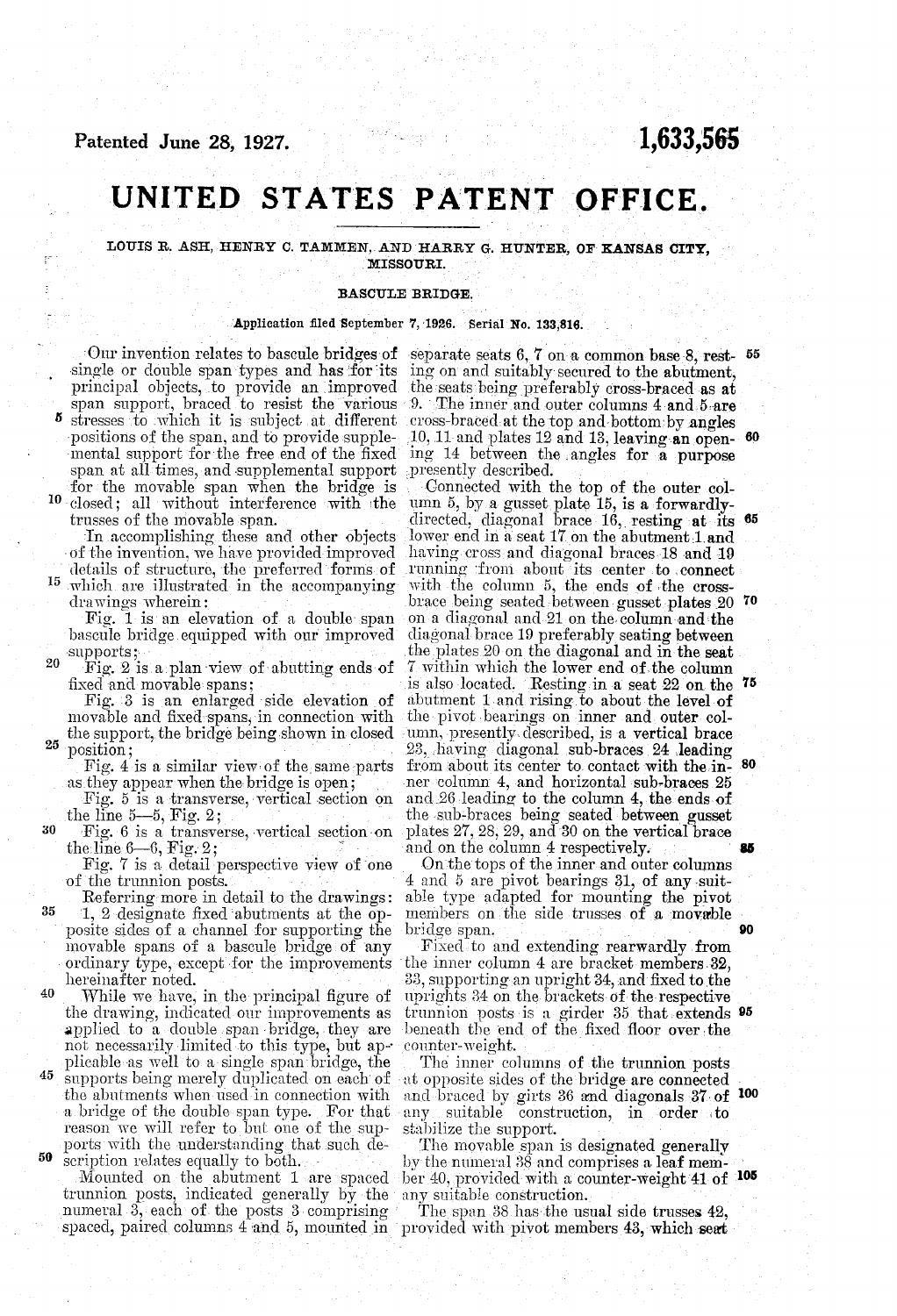in the bearings 31 on the tops of the trunnion O fudinal alignment with the spaces between<br>the columns of the respective trunnion posts<br>and having members 44 extending from a<br>point forwardly of the trunnion posts,<br>through the openings 14 in said posts to the<br>counter-weig being sufficient to allow the truss members 44 to play in said space during opening and closing movements of the span, without

15 ranged to contact the tops of the vertical Between the side trusses 42 is a stop 45 arbraces 23 of the respective trunnion posts<br>to support the leaf when the latter is in<br>traffic carrying position.<br>With the movable span constructed as<br>20 described, mounted on a support employing

25 30 without interference, and the counterour improvements, the end of the fixed floor over the counter weight is supported at all<br>times from the brackets on the trunnion posts and the moyable span has supplemental sup-<br>port on the upper ends of the vertical braces of the support when the bridge is closed. During opening or closing travel of the movable span, the rearwardly directed truss<br>members travel through the trunnion posts weight moves in an arc beneath and rear-<br>wardly of the supplemental fixed floor sup-<br>port, without interference therefrom.<br>It is apparent, therefore, that each of the

35 40 movable span trusses may be supported in a balanced position on the spaced trunnion posts, and that the diagonal, cross and verti cal braces employed in connection with the post columns absorb the various stresses to which the trunnion posts are subjected in the operation of a bridge of this type.

Having thus described our invention, what we claim is new therein, and desire to secure by Letters Patent is:

45 50 on said supporting member when the span. 1. In a bascule bridge, spaced trunnion posts, bearings on said posts, a live load posts, an approach support extending in the opposite direction and supported by said posts, a movable span comprising side ing in said bearings, and a transverse girder connecting the trusses and adapted to seat

60 65 on is in load carrying position.<br>2. In a bascule bridge, spaced trunnion posts, each comprising spaced inner and outer columns, bearings on the columns, a diagonal brace for the outer column of each<br>post, a vertical brace for the inner column of each post, terminating at substantially supporting the end of the fixed floor and<br>the level of the said bearings, a span mov-side trusses on the movable span having<br>able between the outer columns of the trun- members mo able between the outer columns of the trun nion posts and comprising side trusses, and

on said vertical braces when the span is in load carrying position. 3. In a bascule bridge, spaced trunnion

posts, each comprising spaced inner and necting the columns of each post, a diagonal brace for each outer column, a vertical brace for each inner column, a span combrace for each inner column, a span com-<br>prising side trusses having members mov-<br>able between the columns of respective trun-<br>nion posts and between said transverse<br>braces, and a transverse girder connecting<br>said trusses outer columns, spaced transverse braces con- 70 75, 80.

able spans of a bascule bridge, spaced trunnion posts, trusses on the movable span having pivot bearing on the trunnion posts, brackets on the trunnion posts between the trusses, and a girder on the brackets supporting the end of the fixed floor.<br>5. In connection with the fixed and movbrackets on the trunnion posts between the 85

5. In connection with the fixed and movable spans of a bascule bridge, spaced trunnion posts, each comprising paired columns,  $90$ cross braced and provided with bearings, the movable span comprising side trusses, having pivot members seated in said bear ings and having members extending between pairwardly extending brackets on the inner columns, and a girder connecting said<br>brackets and supporting the end of the fixed paired columns between their cross braces, 95

brackets and supporting the end of the fixed<br>floor over the counter-weight.<br>6. In a bascule bridge, a fixed span, trun-<br>nion posts, each comprising a pair of spaced<br>columns, rearwardly extended brackets on columns, rearwardly extended brackets on the inner columns of said trunnion posts, a girder on said brackets supporting the end of the fixed floor over the counter-weight, 105 spaced cross braces for the columns, bearings on the columns, a movable span comprising side trusses having pivot members seated in said bearings and having members seated in said bearings and having members extending through the trunnion posts be tween the column braces, and a counter-<br>weight on the rear ends of said trusses located beneath the fixed floor, and rearward of said supporting girders when the bridge is closed. 00 of the fixed floor over the counter-weight, 10

a girder connecting said trusses and seated seatable on said vertical braces, and a 7. In a bascule bridge, a pair of trunnion posts, each comprising a pair of spaced col umns, having post bearings and spaced cross braces, diagonal braces for the outer col umns, vertical braces for the inner columns terminating substantially at the level of the ing a floor break rearwardly of the post mountings, rearwardly directed brackets on the inner columns, having a cross girder supporting the end of the fixed floor and lumns of the trunnion posts, other members 120 125

115

130

 $\overline{5}$